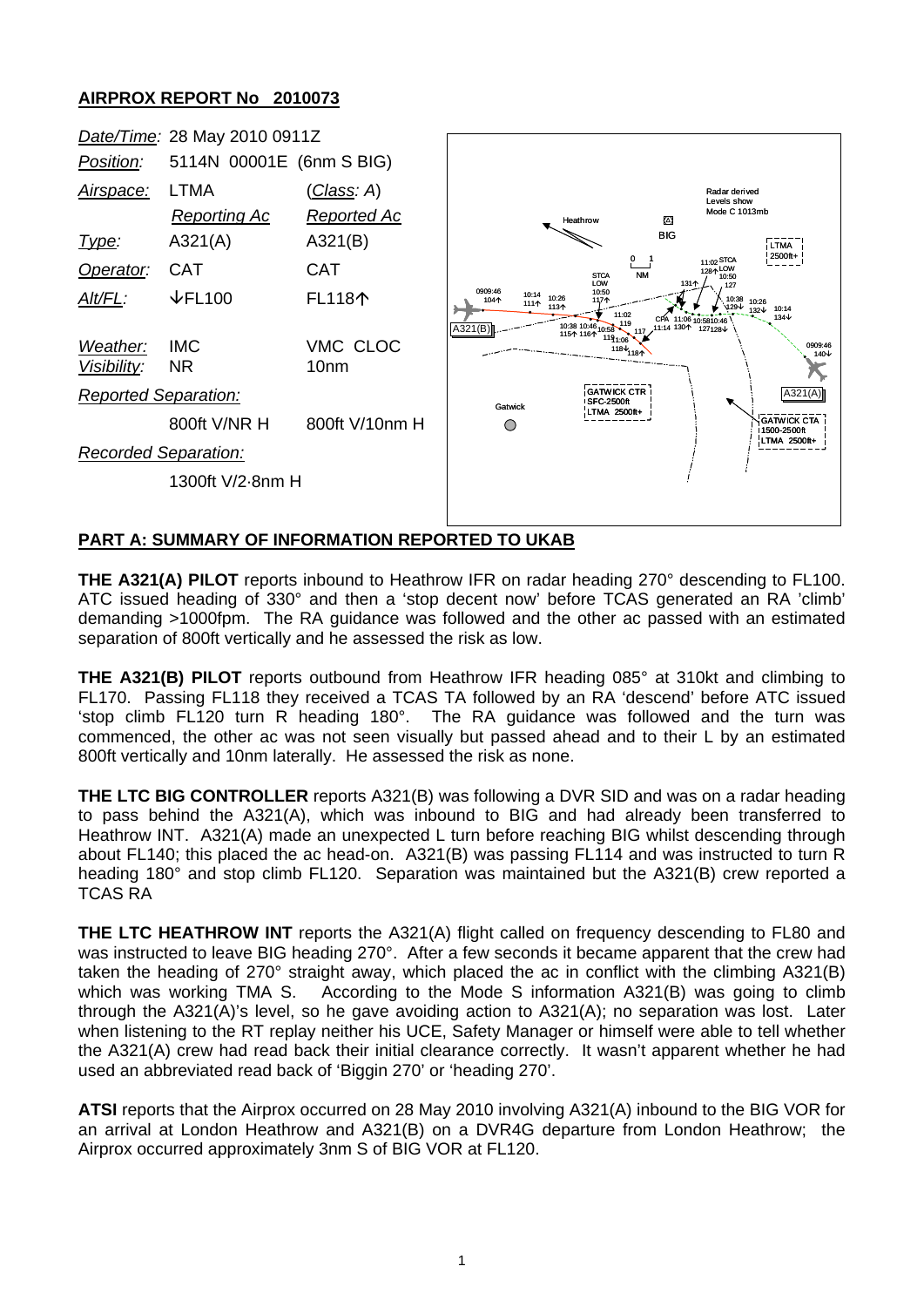The A321(A) flight called the LTC BIG frequency (120·525MHz) at 0904:50 (UTC). The BIG sector was manned by a single controller and was bandboxed with the LTC TIMBA sector. A321(A) was passing FL190 for FL150 - in accordance with the Standing Agreement between LAC S17 and the BIG sector - and had approximately 39nm to run until BIG. Replay determined that the ac was 'own navigation', routeing TIGER – BIG, although this was not mentioned on the RT.

The A321(B) flight, a departure from London Heathrow RW27L, called the BIG frequency at 0906:13, passing altitude 2800ft for altitude 5000ft. The flight was instructed to squawk ident and at 0907:07 BIG instructed A321(B) to, "*climb flight level eight zero*". The flight was then instructed to continue on its present heading, the heading was 140°. At 0908:27 A321(B) was instructed to, "*climb flight level one seven zero*", and this was read-back correctly. Immediately after issuing this instruction BIG cleared A321(A) to descend to FL100, which was also read-back correctly. FL100 was the release level to INT as there was a Category A flight operating at FL090 in the vicinity of OCK and BIG VORs.

At 0909:10 A321(B) was instructed to turn L on to a heading of 095°. The BIG controller's next transmission, at 0909:17, was to A321(A) to, "*contact Heathrow 119·72* [sic]". At this time the ac was passing FL147 in the descent.

ATSI Note (1)- MATS Part 1 Appendix E (Attach) Page 6 para 3.4.5 states 'All six figures shall be used when identifying frequencies irrespective of whether they are 25KHz or 8·33KHz spaced' therefore the correct identification of the frequency for Heathrow INT is 119·725.

Between 0908:48 and 0909:30, whilst A321(B) was below FL100, the ac was observed to climb at a rate of between 3000 and 4000fpm, speed 250kt. However, on passing FL100, the ac's speed began to increase and the rate of climb dropped to between 1000 and 2000fpm.

A321(A) flight called the LTC Heathrow INT (N) frequency (119·725 MHz) at 0909:48 stating, *"A321(A) c/s down flight level one hundred*". INT was operating as both the INT N and INT S controller at the time. INT instructed A321(A) to, *"leave Biggin heading two seven zero degrees*". The A321(A) pilot replied, "*heading two seven zero degrees A321(A) c/s*".

At 0910:14 A321(A) commenced a LH turn into A321(B)'s 12 o'clock at a range of 13·4nm. A321(A) was passing FL134 in the descent and A321(B) was passing FL111 in the climb.

At 0910:16 BIG adjusted the heading of A321(B) R onto a heading of 105°. Immediately after the pilot's read-back, at 0910:25, BIG instructed A321(B) to "*make a right hand turn now heading one eight zero degrees*". After the pilot's read-back BIG instructed A321(B) to, "*stop your climb flight level one two zero*". The pilot read-back the amended level and re-iterated the R turn onto 180°.

At 0910:38 INT instructed A321(A) to "*turn right heading three three zero degrees avoiding action*". This was read-back by the A321(A) pilot. INT then instructed A321(A) to, "*stop descent*". By 0910:46, the ac were on reciprocal tracks, in each other's 12 o'clock at a range of 6·9nm, A321(A) was passing FL128 (SFL100) and A321(B) was passing FL116, SFL still indicating FL170.

Low-Level STCA activated at 0910:49. Mode S downlinked RA messages indicate that A321(B) received a 'Descend' RA at 0910:50 and at 0910:52 A321(A) received a 'Climb' RA.

[UKAB Note (1): The radar recording at 0910:50 shows A321(A) levelling-off at FL127 with A321(B) climbing through FL117 and commencing a R turn.]

At 0910:58 INT transmitted to A321(A): "*just confirm it's avoiding action right heading three three zero degrees*". [UKAB Note (2): Minimum vertical separation of 800ft occurs at this time with the ac 4·6nm apart, with both ac in level flight, A321(A) at FL127 and A321(B) at FL119.]

At 0911:01 High-Level STCA activated. At the same time the R turn of A321(B) began to take effect with the ac at FL119, SFL now indicating FL120. A321(A) was still tracking W and now climbing through FL128, SFL indicating FL100.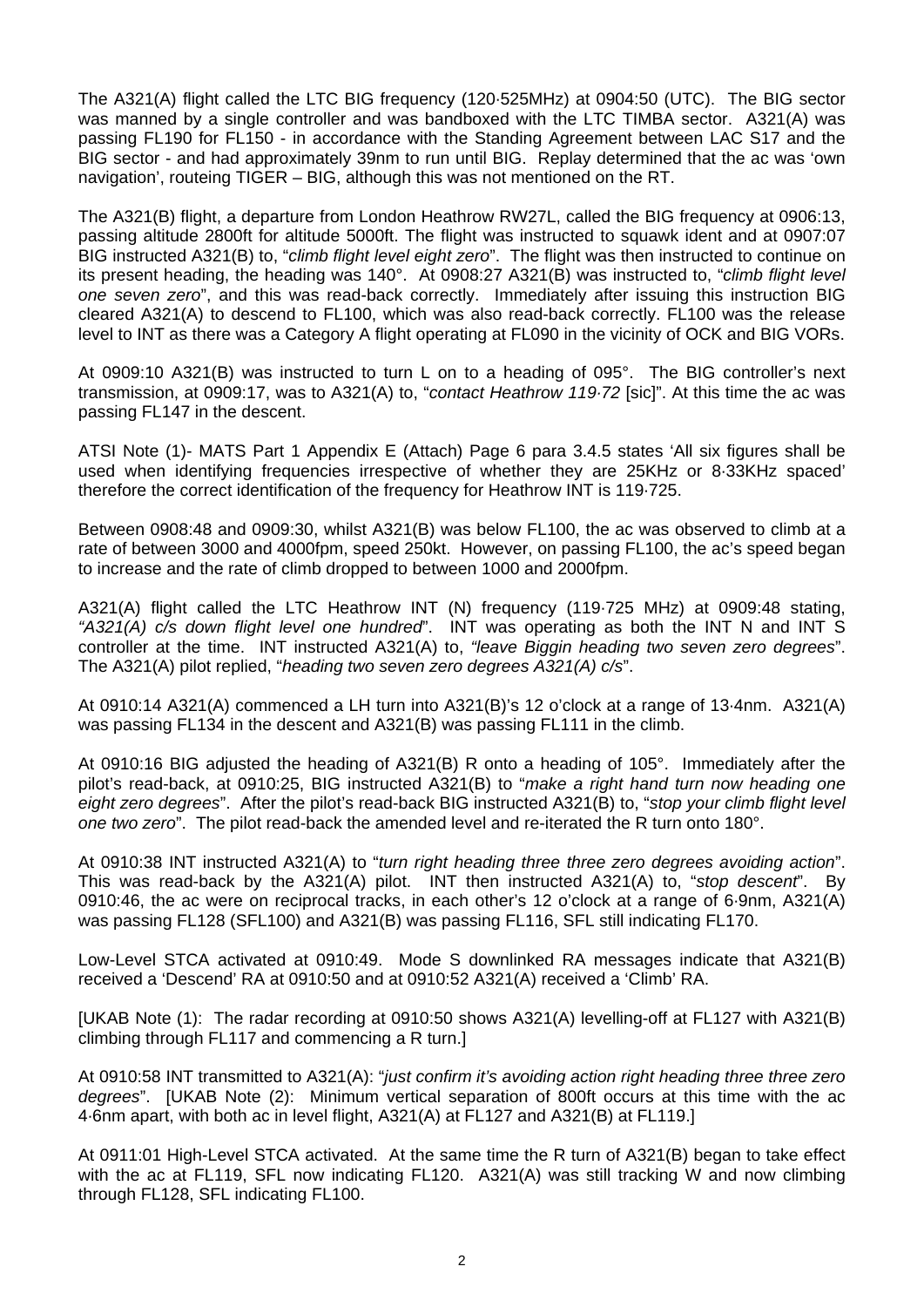[UKAB Note (3): The next sweep at 0911:06 reveals A321(A)'s R turn beginning to take effect with the ac climbing through FL130 with A321(B) descending through FL118. Four seconds later the ac close to 3nm with A321(A) passing FL131 with A321(B) level at FL117. The CPA occurs on the next radar sweep at 0911:14 with the ac passing port to port separated by 2·8nm, A321 (A) showing FL131 with A321(B) climbing through FL118.]

The required minimum separation in LTMA airspace is 3nm horizontally or 1000ft vertically.

At 0911:16 BIG instructed A321(B) to turn L onto a heading of 085°. After reading-back the new heading the pilot stated that, "*we had a TCAS descent now coming back flight level one two zero*". BIG acknowledged this and then cleared the flight for further climb to FL170. Shortly after A321(B) was transferred to LAC S15.

At 0911:17 INT instructed A321(A) to descend to FL100. After reading-back the clearance the pilot informed the LL INT controller, "*we had a TCAS RA*". This was acknowledged by INT and A321(A) was then vectored for an arrival to RW27R.

It is standard practice on the BIGGIN sector to instruct W'ly DVR departures to fly a SE'ly heading to enable climb through ac descending into the BIG VOR hold. The departures can then be turned back towards DVR when separation against the inbound traffic is assured, either by vectoring so the departure goes behind the inbound, or a level change has been achieved.

As A321(B) was passing FL085, with a slow speed and high ROC, BIG turned the departure onto a heading of 095°, which was in front of the arriving A321(A)'s trajectory as it passed through FL148. This was a solution that required the controller to monitor the flight paths of the departure and arrival as separation was not assured until a level change had been achieved.

The pilot of A321(A) incorrectly read back the 'leave BIG heading 270 degrees' instruction issued by INT as 'heading 270' and this was not detected by the controller. A321(A) then turned head-on to A321(B). At this point the high ROC of the departure had decreased as its speed increased.

When both controllers assimilated the ensuing situation neither used the correct form of avoiding action phraseology, which is: "(callsign) Avoiding Action. Turn/Climb immediately (instruction) (traffic information)" – MATS Part 1 Appendix E (Attach) page 11.

A321(B)'s turn onto 180° was not seen to take effect until 36sec after the instruction had been given and A321(A)'s turn took 29sec to take effect. In addition INT instructed A321(A) to, "stop descent" without specifying a level; this is non-standard phraseology.

Both ac received complementary RAs at approximately 0910:50, which was after they had been given turn instructions. However, neither pilot announced on the RT that they were responding to a TCAS RA until the encounter was over.

ATSI Note (2): The UK AIP ENR 1.1.1 Para 5.6.6 states 'A pilot who has deviated from an air traffic control instruction or clearance in response to an RA shall: a) As soon as possible, as permitted by flight deck workload, notify the appropriate ATC unit of the RA, including the direction of any deviation from the current ATC instruction or clearance'.

## **PART B: SUMMARY OF THE BOARD'S DISCUSSIONS**

Information available included reports from the pilots of both ac, transcripts of the relevant RT frequencies, radar video recordings, reports from the air traffic controllers involved and reports from the appropriate ATC authorities.